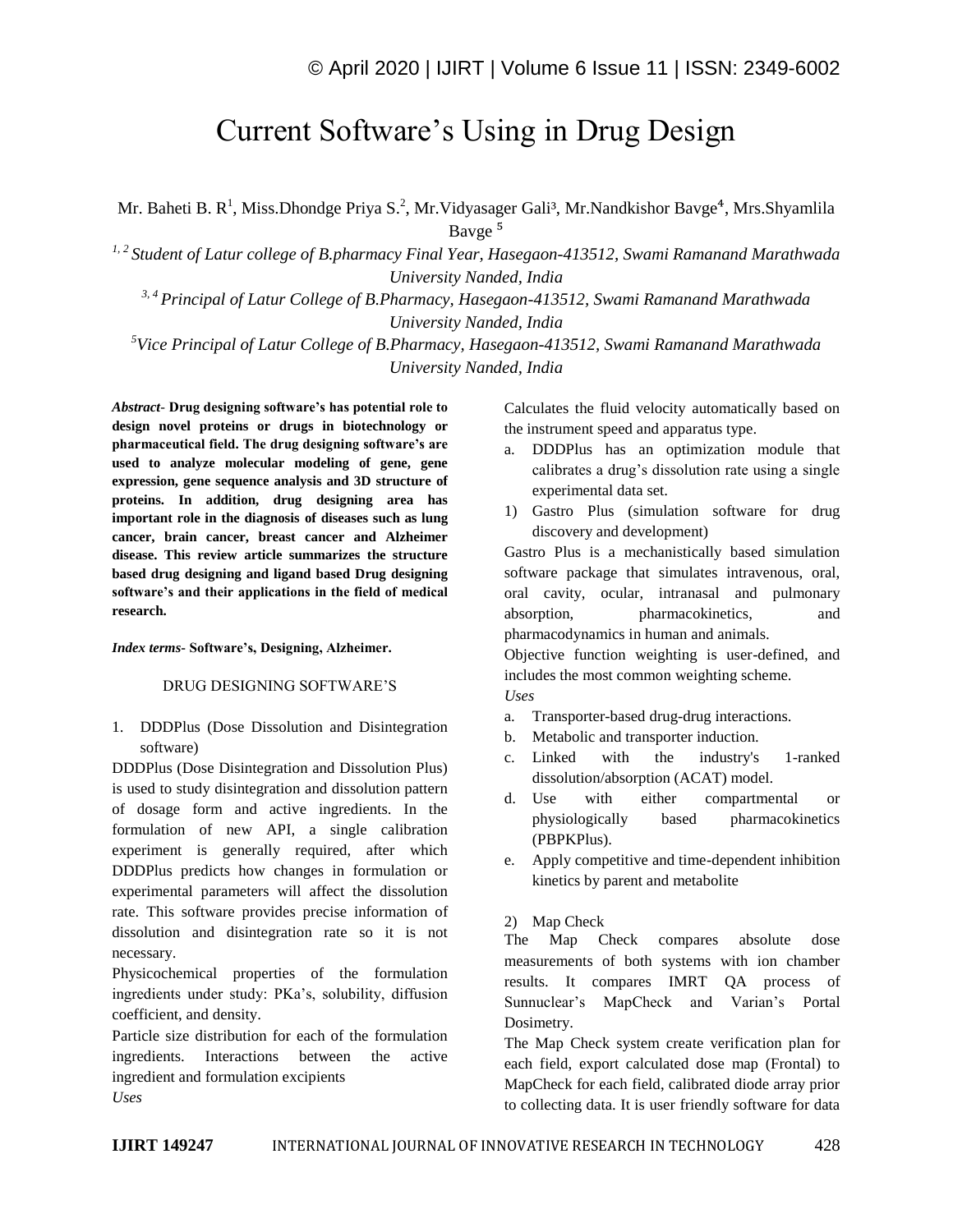analysis, easier commissioning process and generates comprehensive report.

## *Uses*

- a. Map Check used for IMRT verification.
- b. Small detectors identify MLC.Dose based EPID IMRT QA done by using MapCheck.

# LIGAND INTERACTIONS AND MOLECULAR DYNAMIC

# 3) Auto Dock

Auto Dock is an automated program employed to predict ligand and protein (bio- macromolecular targets) interactions. Continuous advancement in bimolecular X-ray crystallography helps to provide structural information of complex biomolecules such as protein and nucleic acids. These structures could be employed as targets for new drug molecules in controlling human, animal and plant diseases and disorders, and understanding of fundamental aspects of biology.

# MULTIPLE STEPS ARE EMPLOYED FOR AUTODOCK CALCULATION

- a. Preparation of coordinate files using Auto Dock tools.
- b. Precalculation of atomic affinities using Auto Grid.
- c. Docking of ligands using Auto Dock.
- d. Analysis of results using AutoDock Tools. *Uses*
- a. Identification of aromatic rings.
- b. Used to explore the conformational states of a flexible ligand, using the maps generated by Auto Grid to evaluate the ligand-protein interaction at each point in the docking simulation.



4) GOLD (Genetic Optimization for Ligand Docking)

GOLD (Genetic Optimization for Ligand Docking) is a genetic algorithm to provide docking of flexible ligand and a protein with flexible hydroxyl groups. GOLD is a part of GOLD Suite software that also includes two additional software components, Hermes and Goldmine. GOLD provides all the functionality required for docking ligands into protein binding sites from prepared input files.

The input files like the addition of hydrogen atoms, including those necessary for defining the correct ionization and tautomeric states of protein residues are obtained from Hermes. Gold Mine is a tool for the analysis and post.

Processing of docking results. GOLD will likely be used in conjunction with a modeling program to create and edit starting models.



## *Uses*

- a. It is used for Protein-Ligand Docking by using Genetic Algorithm.
- b. Forbidding mode predictions.

# MOLECULAR MODELING AND STRUCTURAL ACTIVITY RELATIONSHIP

# 5) Maestro

Maestro is freely available, full-featured molecular visualization software. Maestro is a powerful tool for interpreting, managing, and sharing the results of computational experiments. It helps for building, visualizing, and sharing 3-dimensional chemical models.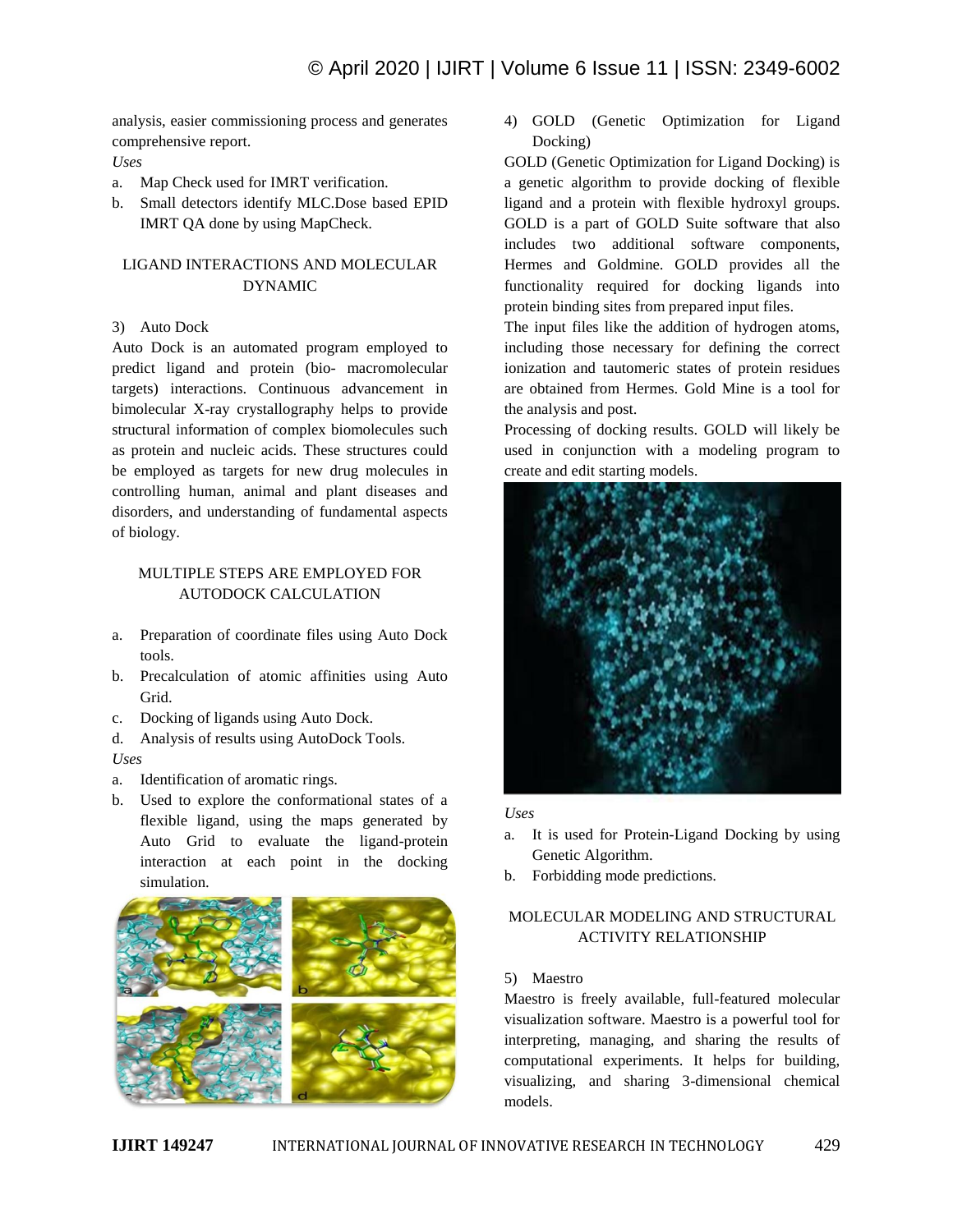It is powerful and versatile tool for the molecular modeling in the field of computational chemistry. It manages organization and analysis of obtained data. *Use*

a. Quantitative structural analysis.

## 6) Argus Lab

Argus Lab is a molecular modeling, graphics, and drug design program for Windows operating systems. Conformational analysis such as geometry optimization study was performed on a window based computer using Argus Lab.

This software works on the principle of quantum mechanics and helps to predict potential energies, molecular structures, geometry optimization of structure, vibration frequencies of coordinates of atoms, bond length, bond angle and reactions pathway. Argus Lab calculates minimum potential energy using geometry convergence function.

Molecular docking calculations

- a. It is used to build molecules.
- b. Building of molecules using template structure.
- c. For molecular modeling Package.

## 7) Sanjeevini

This software is developed to provide a computational pathway for automating lead design. It utilizes bimolecular (protein) target and a candidate drug. Software is perform identification of potential active sites, docking and scores the candidate drug and returns four structures of the candidate drug bound to protein target together with binding free energies.

In this software the drug molecule is uploaded with target protein. On uploading, software pops-up a window which displays the results of some essential pre-tests done based on the parameters needed for the acceptable format of the drug and protein files. The software contains following modules such as Drug Preparation, Protein Preparation, Docking and Scoring, and Protein Ligand Complex.

#### *Uses*

- a. It is used for drug designing.
- b. It predicts binding affinity.
- c. Prediction of protein-ligand binding affinity.



IMAGE ANALYSIS AND VISUALIZERS



# 8) AMIDE

AMIDE is developed in such a way that, it should provide multimodality volumetric medical image analysis. Data sets (e.g. PET, CT, and MRI) and regions of interest.

Study the root object in AMIDE, this object is used for grouping a set of related medical images and ROI's into a logical unit, and keeps track of parameters that affect the whole study.

Data set used for encapsulating volumetric medical images, this object contains the raw image data along with information needed for interpreting that data (voxel sizes, color table, thresholds, patient weight, injected dose, calibration factors, etc.).

## *Uses*

a. Provides multi-modality medical image analysis to the molecular imaging research community.

## 8) QSARPro